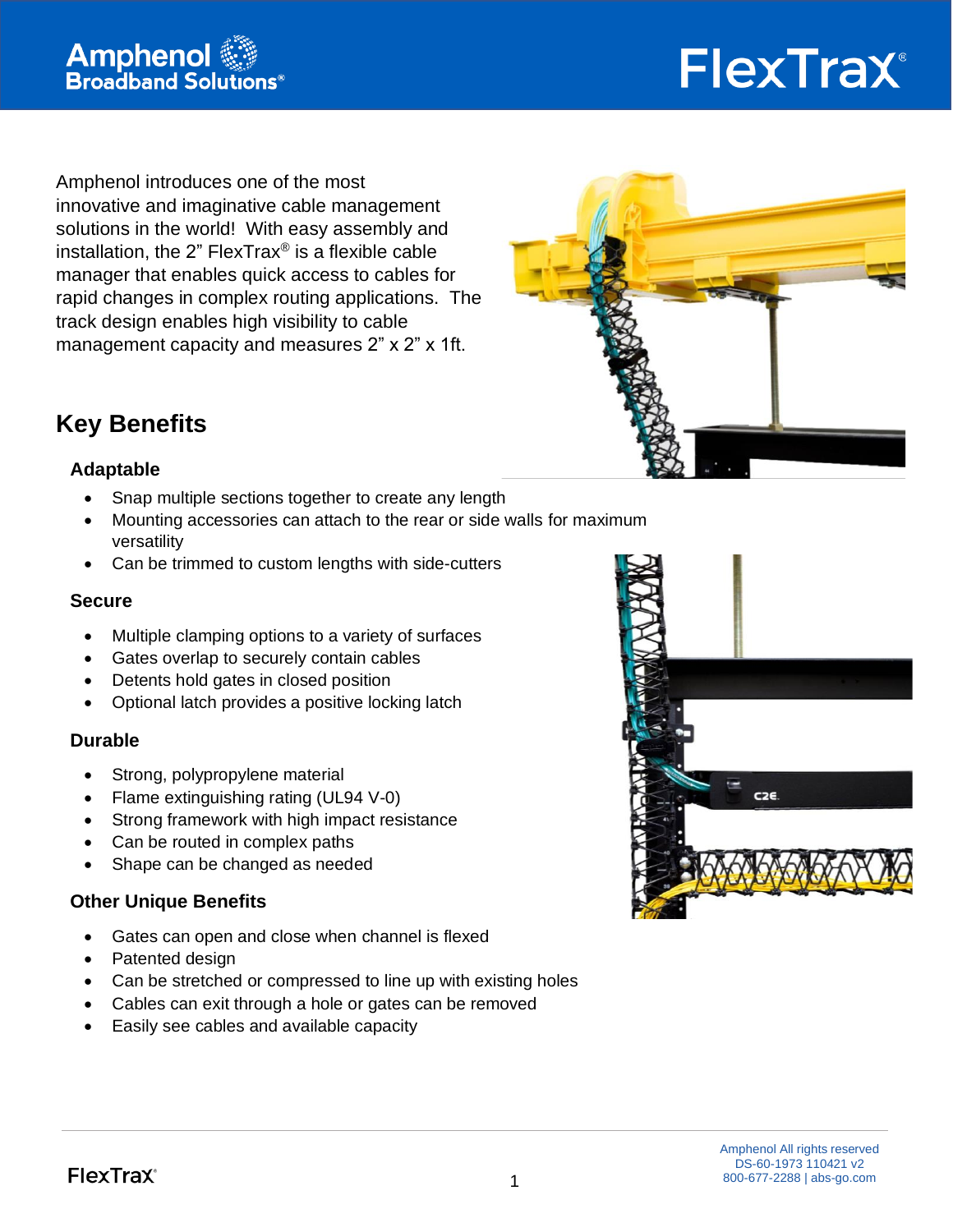

# FlexTrax®

# **Applications**

FlexTrax<sup>®</sup> is suitable for a variety of indoor applications such as:

- Slotted duct replacement
- Split-tube replacement
- Vertical cable manager (on a 2-post rack or inside a 4 post cabinet)
- Desk cable management



# **Ordering Information**

| <b>Part Number Description</b> |                                    | <b>Comments</b>                                                                          |
|--------------------------------|------------------------------------|------------------------------------------------------------------------------------------|
| IFLX2-1FT                      | 12" FlexTrax 1' Section with Clips | Two pre-attached mounting clips have a hole<br>for a screw, or can snap into the C-clamp |



FLX2-1FT

## **Accessories**

| <b>Part Number</b>     | <b>Description</b>                           | <b>Comments</b>                                                            |
|------------------------|----------------------------------------------|----------------------------------------------------------------------------|
| <b>IFLX2-END-CLAMP</b> | 2" FlexTrax End Clamp                        | For use with thin flat surfaces                                            |
| <b>IFLX2-C-CLAMP</b>   | 2" FlexTrax C-Clamp                          | Attaches to mounting clip on FLX2-1FT                                      |
| IFLX2-LATCH-10         | 2" FlexTrax Latch (10 pack)                  | Use one Latch per 1FT section or as needed                                 |
| IFLX2-BRKT-KIT-10      | 2" FlexTrax L-Bracket Hardware Kit (10 pack) | Standard vertical spacing is every 10RU                                    |
| FLX2-EXIT-2            | 2" FlexTrax Exit (2 Pack)                    | Recommended for extra protection at the end of a section<br>or cut section |

FLX2-END-CLAMP







Amphenol All rights reserved DS-60-1973 110421 v2 800-677-2288 | abs-go.com